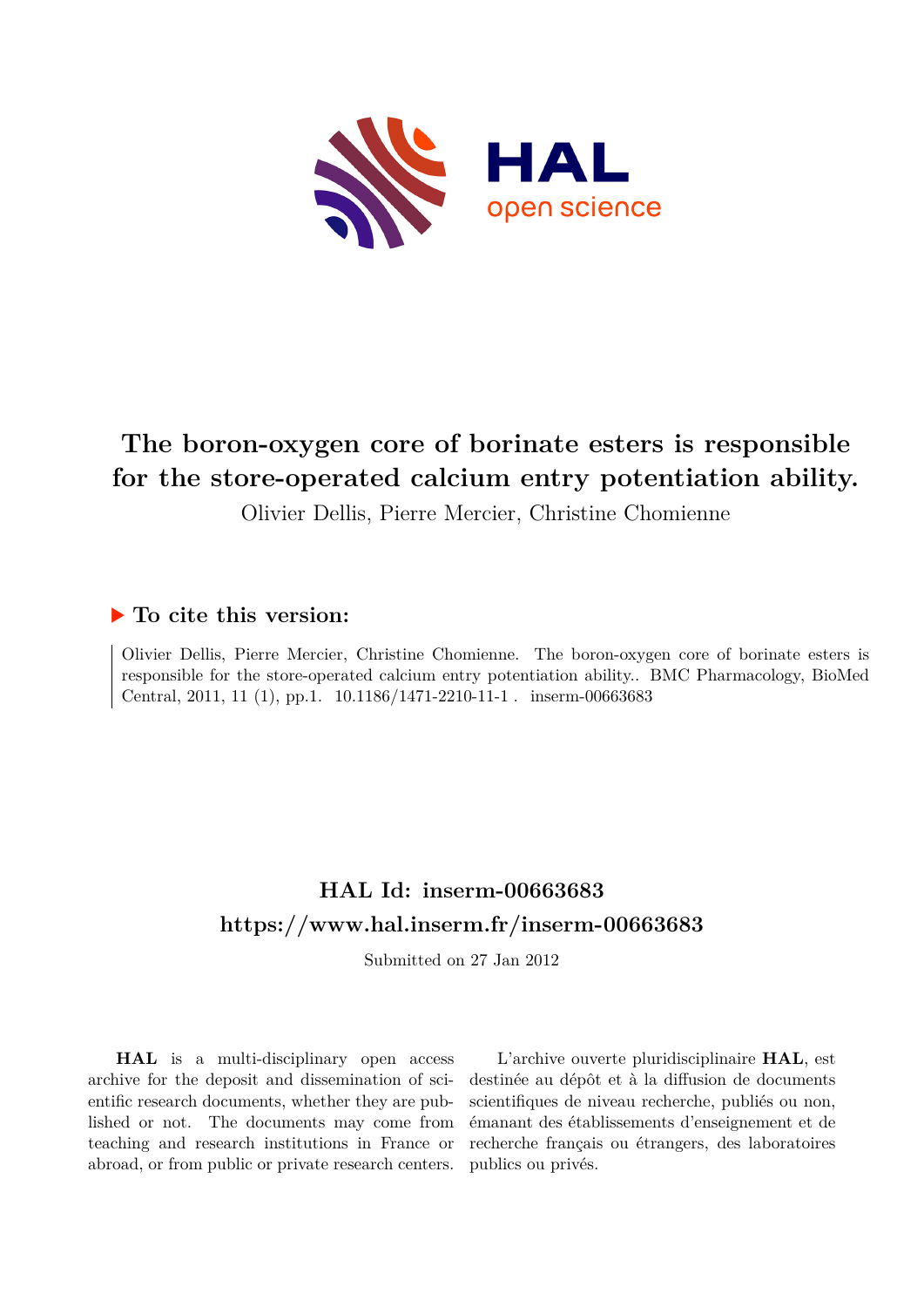## **RESEARCH ARTICLE Example 2018 12:30 The Contract of Contract Contract Contract Contract Contract Contract Contract Contract Contract Contract Contract Contract Contract Contract Contract Contract Contract Contract Contr**



# The boron-oxygen core of borinate esters is responsible for the store-operated calcium entry potentiation ability

Olivier Dellis<sup>1,2\*</sup>, Pierre Mercier<sup>1</sup>, Christine Chomienne<sup>1</sup>

#### Abstract

**Background:** Store-Operated Calcium Entry (SOCE) is the major Ca<sup>2+</sup> ion entry pathway in lymphocytes and is responsible of a severe combined immunodeficiency (SCID) when deficient. It has recently been observed or highlighted in other cell types such as myoblasts and neurons, suggesting a wider physiological role of this pathway. Whereas Orai1 protein is considered to be the channel allowing the SOCE in T cells, it is hypothesized that other proteins like TRPC could associate with Orai1 to form SOCE with different pharmacology and kinetics in other cell types. Unraveling SOCE cell functions requires specific effectors to be identified, just as dihydropyridines were crucial for the study of  $Ca^{2+}$  voltage-gated channels, or spider/snake toxins for other ion channel classes. To identify novel SOCE effectors, we analyzed the effects of 2-aminoethyl diphenylborinate (2-APB) and its analogues. 2-APB is a molecule known to both potentiate and inhibit T cell SOCE, but it is also an effector of TRP channels and endoplasmic reticulum  $Ca<sup>2+</sup>$ -ATPase.

Results: A structure-function analysis allowed to discover that the boron-oxygen core present in 2-APB and in the borinate ester analogues is absolutely required for the dual effects on SOCE. Indeed, a 2-APB analogue where the boron-oxygen core is replaced by a carbon-phosphorus core is devoid of potentiating capacity (while retaining inhibition capacity), highlighting the key role of the boron-oxygen core present in borinate esters for the potentiation function. However, dimesityl borinate ester, a 2-APB analogue with a terminal B-OH group showed an efficient inhibitory ability, without any potentiating capacity. The removal or addition of phenyl groups respectively decrease or increase the efficiency of the borinate esters to potentiate and inhibit the SOCE. mRNA expression revealed that Jurkat T cells mainly expressed Orai1, and were the more sensitive to 2-APB modulation of SOCE.

**Conclusions:** This study allows the discovery of new boron-oxygen core containing compounds with the same ability as 2-APB to both potentiate and inhibit the SOCE of different leukocyte cell lines. These compounds could represent new tools to characterize the different types of SOCE and the first step in the development of new immunomodulators.

#### Background

In lymphocytes, after T or B cell receptor cross-linking, inositol 1,4,5-trisphosphate  $(\text{IP}_3)$  is synthesized  $[1]$  $[1]$  and induces  $Ca^{2+}$  ion release from the lumen of the endoplasmic reticulum (ER), allowing the opening of  $Ca^{2+}$ selective plasma membrane channels, known as storeoperated channels (SOC). The resulting increase of the intracellular calcium concentration  $([{\rm Ca}^{2+}]_{\rm i})$  allows

Full list of author information is available at the end of the article





© 2011 Dellis et al; licensee BioMed Central Ltd. This is an Open Access article distributed under the terms of the Creative Commons Attribution License [\(http://creativecommons.org/licenses/by/2.0](http://creativecommons.org/licenses/by/2.0)), which permits unrestricted use, distribution, and reproduction in any medium, provided the original work is properly cited.

<sup>\*</sup> Correspondence: [olivier.dellis@inserm.fr](mailto:olivier.dellis@inserm.fr)

<sup>&</sup>lt;sup>1</sup>INSERM UMR-S 940, Institut Universitaire d'Hématologie - Université Denis Diderot Paris 7, Hôpital Saint Louis, Paris, France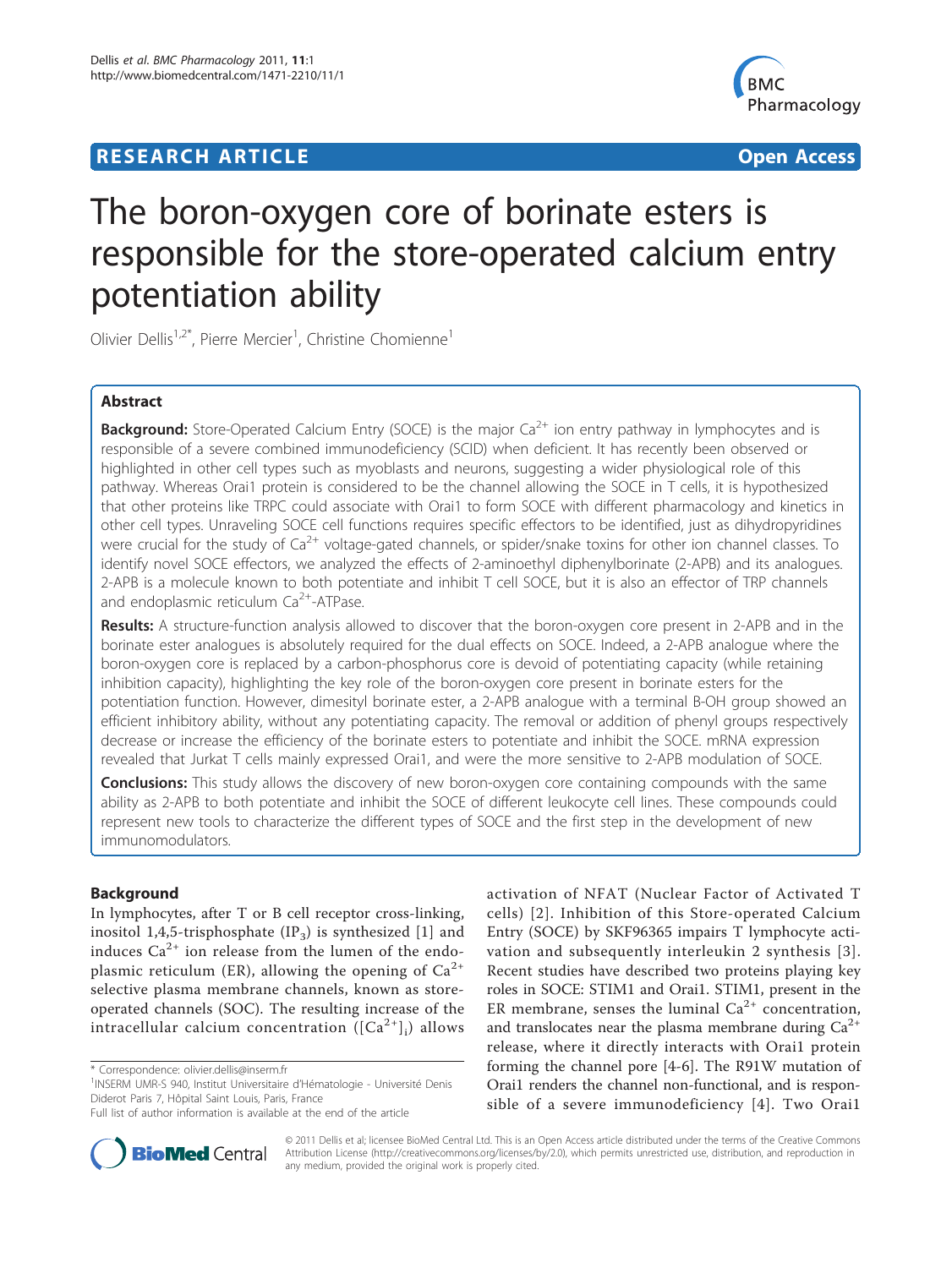<span id="page-2-0"></span>homologue genes have been described, Orai2 and Orai3. When expressed in HEK293 cells (with STIM1), the three Orai are able to produce or increase the SOCE [\[7](#page-11-0)]. However, despite their high homology, only Orai1 is able to restore the SOCE of SCID T cells [[4,8\]](#page-11-0). Furthermore, Orai2 and Orai3 could show slight differences in kinetics and pharmacology.

Due to the key role of  $Ca^{2+}$  influx in lymphocyte activation and proliferation, the use of effectors to modulate the Orai1-containing channels has appeared as a new and promising way to modulate lymphocyte activities and could represent a new way for the treatment of inflammatory diseases [\[9](#page-11-0),[10\]](#page-11-0). Although several pharmaceutical companies have developed molecules acting on SOCE, no specific SOCE effectors have been characterized [\[11](#page-11-0)].

One of the most interesting and promising molecule is a boron-containing molecule, 2-aminoethyl diphenylborinate (2-APB). 2-APB was originally described as a plasma membrane permeant inhibitor of  $IP<sub>3</sub>$  receptors in human platelets and neutrophils [\[12\]](#page-11-0), however it also impairs Sarcoplasmic-Endoplasmic Reticulum  $Ca^{2+}$ ATPase activity at high concentrations (Kd > 200  $\mu$ M), inducing a store  $Ca^{2+}$  leak [[13-](#page-11-0)[15\]](#page-12-0) and directly blocks SOCE in the same range of concentration as for  $IP_3$ receptor inhibition [\[16](#page-12-0)]. Furthermore, 2-APB has a dual effect on Jurkat T cell SOCE: potentiation at low con-centration (1-5 μM) and inhibition at > 50 μM [[17\]](#page-12-0). Similar behaviour has been described on human T, rat basophilic leukemic RBL-2H3 and chicken B DT40 cells [[4,](#page-11-0)[17,18](#page-12-0)]. 2-APB is also able to activate members of the TRP channel family at high concentrations (100 μM, TRPV1, V2 and V3 [\[19](#page-12-0),[20\]](#page-12-0)) and to inhibit some others (TRPC3, C6 and C7 [[21\]](#page-12-0)). The effects of 2-APB on SOCE has been extensively studied in T cells but data on other cell types of hematopoietic origin is poorly documented.

Recently, several works have been published on 2-APB analogues. Thus, several analogues of 2-APB (1; Figure 1) have been described and tested on platelets and CHO cells, where 2-APB and analogues are only inhibitory [[22](#page-12-0)-[24](#page-12-0)]. On these cells, the boron-oxygen core (BOC) was shown not to be an absolute prerequisite for inhibition, but minor changes of the structure of 2-APB (such as replacement of the boron by a carbon atom and the terminal NH<sub>2</sub> by a N(CH<sub>3</sub>)<sub>2</sub> as in diphenhydramine) result in the loss of SOCE inhibitory activity [[23](#page-12-0)]. Diphenylborinic anhydride (DPBA, 2; Figure 1) and 2,2-diphenyltetrahydrofuran (DPTHF, 3; Figure 1), two analogues lacking the aminoethyl group were still efficient showing that the aminoethyl group plays no role in SOCE inhibition by 2-APB at least in platelets [[23](#page-12-0)]. More recently, Mikoshiba's group realized the synthesis of 2-APB dimers, some of which demonstrated a 20-45 fold



increase in inhibition capacity [\[25](#page-12-0)]. However, no structure-function studies have been performed on SOCE potentiation ability of 2-APB analogues.

The aim of this study was to identify which part of the 2-APB molecule is required for potentiation (and inhibition) of SOCE by using analogues modified in the three parts of the molecule: the BOC, the ethanolamine group and the phenyl rings. We show that the BOC is an absolute requirement for the potentiating ability of 2-APB (but not for the inhibitory capacity), and that the number of phenyl rings is linked to the capacity of the molecule to potentiate/inhibit. We also confirm that the ethanolamine group is not required for potentiation and inhibition of SOCE in other cells.

#### Results

#### Dual effects of borinate esters (2-APB, DPBA and 2-ABB) on SOCE

To visualize the SOCE, we treated the cells with 1 μM thapsigargin (TG) in a  $Ca^{2+}$ -free medium during 10 min: this treatment allows the release of  $Ca^{2+}$  ions from the ER (Figure [2A\)](#page-3-0), and subsequently the opening of the Store-Operated Channels (SOC). Addition of 1 mM  $CaCl<sub>2</sub>$  then induced an increase of the intracellular  $Ca<sup>2+</sup>$ concentration ( $[Ca^{2+}]_i$ ) due to the entry of  $Ca^{2+}$  ions through SOC. As previously described in human Jurkat T [\[17](#page-12-0)] and chicken DT40 B cells [[18\]](#page-12-0), 2-APB has dual effects on human BL41 B cell SOCE: potentiation at 10 μM  $(208 \pm 8\%)$ , inhibition at 50 µM (Figure [2A](#page-3-0) and [2C](#page-3-0)). As  $\text{[Ca}^2$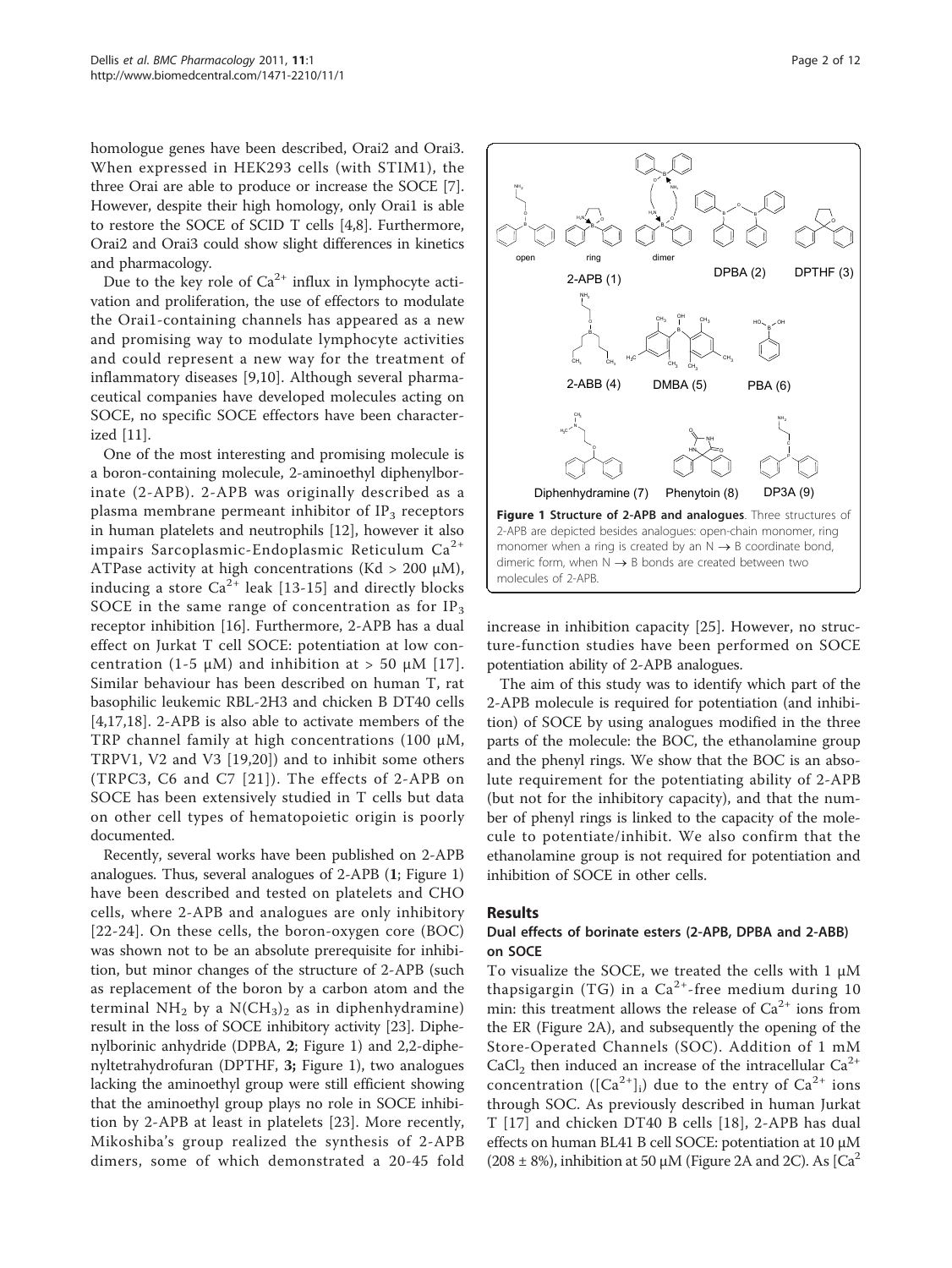<span id="page-3-0"></span>Dellis et al. BMC Pharmacology 2011, 11:1 http://www.biomedcentral.com/1471-2210/11/1



Figure 2 Borinate esters have dual effects on store-operated calcium entry. A. Cytosolic calcium concentration measurement of BL41 cells using indo-1 fluorescence. Cells were treated 10 min with TG 1 μM to allow Ca<sup>2+</sup> release from ER and opening of SOC channels. After 10 min, 1 mM CaCl<sub>2</sub> was re-added, allowing Ca<sup>2+</sup> entry through SOC channels. Different 2-APB concentrations were applied 30 s prior to CaCl<sub>2</sub>. Error bars were omitted for clarity (maximum  $\sim \pm 70$  nM). B. Mn<sup>2+</sup> quenching of indo-1 in BL41 cells stimulated by potentiating and inhibitory concentrations of 2-APB. Cells were pre-treated 10 min with TG 1 µM allowing Ca<sup>2+</sup> release from ER and opening of SOC channels. 60 s after beginning of the recordings, 100 μM MnCl<sub>2</sub> was added. At 120 s, potentiating concentration of 2-APB (10 μM) was added, followed 60 s later by inhibiting concentration of 50 μM. Fluorescence of indo-1 was recorded at 430 nm. Results expressed relative fluorescence prior to MnCl<sub>2</sub> adding. C. 2-APB, DPBA and 2-ABB concentrations differently regulate SOCE of BL-41 cells. Experiments were done as in figure 1A, and peak [Ca<sup>2</sup> <sup>+</sup>]<sub>i</sub> was expressed as % of peak [Ca<sup>2+</sup>]<sub>i</sub> recorded in absence of any borinate ester compounds. Borinate ester compounds were added 30 s prior to CaCl<sub>2</sub>. D. Mn<sup>2+</sup> quenching of indo-1 in BL41 cells stimulated by potentiating and inhibitory concentrations of DPBA. Same as in figure 2B, except that 3 and 50 µM DPBA were used. E. Mn<sup>2+</sup> quenching of indo-1 in BL41 cells stimulated by potentiating and inhibitory concentrations of 2-ABB. Same as in figure 2B, except that 30 and 100 μM 2-ABB were used. F. Values of Indo-1 quenching in presence of the borinate esters were normalised to values obtained in the lonely presence of  $Mn^{2+}$  ions.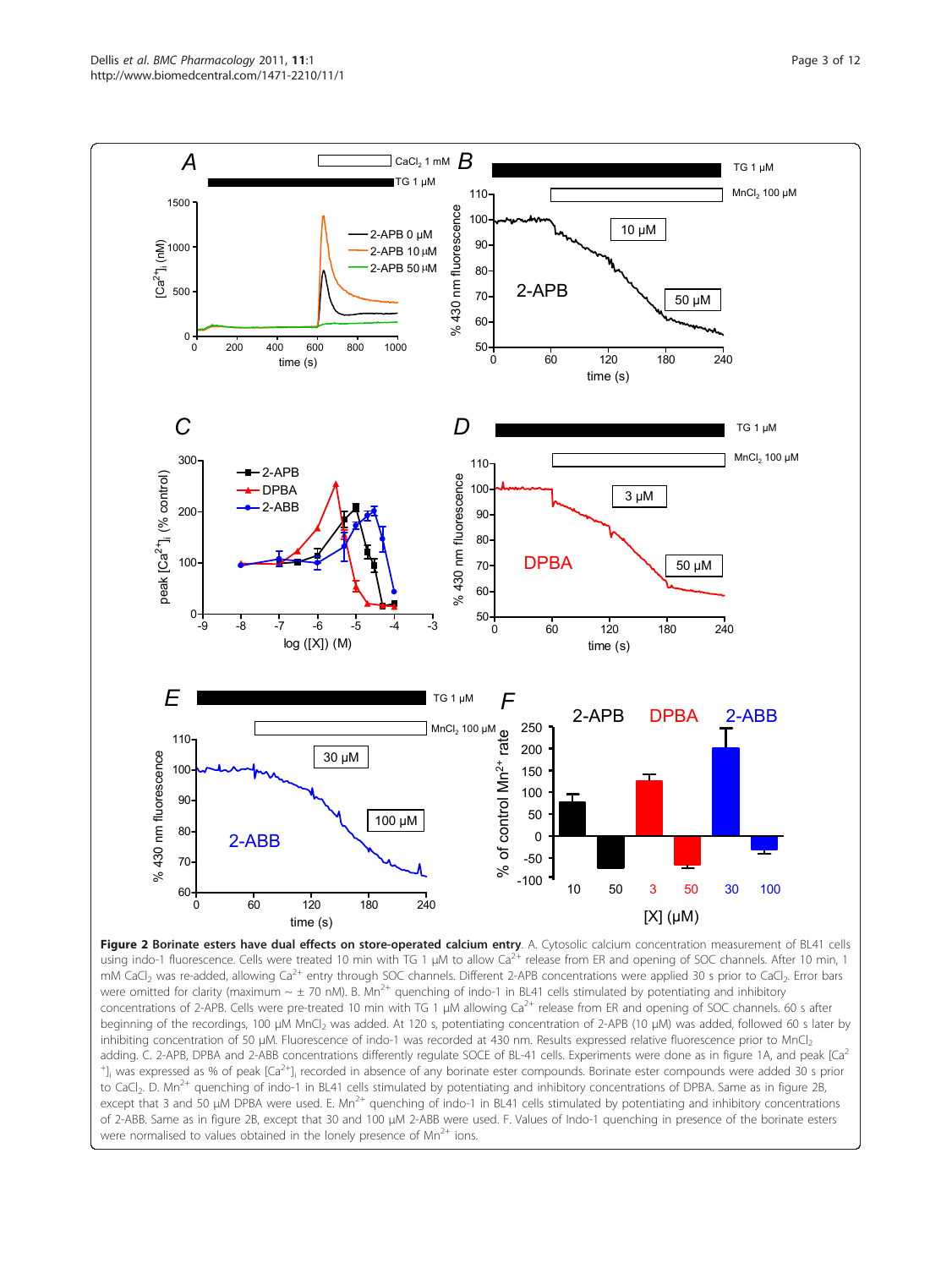$\,{}^{\!+}\!$  ], is the result of an equilibrium between Ca<sup>2+</sup> ion influx and  $Ca^{2+}$  efflux, we calculated a  $Ca^{2+}$  ion influx rate when the  $Ca^{2+}$  efflux is greatly reduced [[26](#page-12-0)]. During the first 10-20 s after CaCl<sub>2</sub> adding,  $\left[Ca^{2+}\right]_i$  is still low and the Ca<sup>2+</sup> pump activity to extrude  $Ca^{2+}$  from the cell is greatly reduced, meaning variations of  $[Ca^{2+}]$ <sub>i</sub> are due to  $Ca^{2+}$  ion influx. The rate was twofold increased in the presence of 10 μM 2-APB (32.4 ± 7.8 nM/s vs.  $62.5 \pm 11.5$  nM/s). In the presence of 50  $\mu$ M 2-APB, the Ca<sup>2+</sup> influx rate was largely decreased (< 1 nM/s) and the  $\rm [Ca^{2+}]_{i}$  increase after  $\rm CaCl_{2}$ adding was largely blunted (Figure [2A\)](#page-3-0).

These results were confirmed by indo-1 quenching experiments with  $Mn^{2+}$  ions: as  $Mn^{2+}$  ions enter the cells by the same channels as  $Ca^{2+}$  ions, they can not be pumped back to the external medium by the plasma membrane  $Ca^{2+}$  ATPases (PMCA) and lead to indo-1 fluorescence quenching at 430 nm [\[27\]](#page-12-0). After 10 min treatment by TG to open SOC, addition of 100 μM  $\rm MnCl_2$  led to a rapid decrease of 430 nm fluorescence (Figure [2B\)](#page-3-0). The quenching was twofold increased in the presence of 10 μM 2-APB (decrease of indo-1 430 nm fluorescence by -0.39  $\pm$  0.03%/s *vs.* -0.22  $\pm$  0.01%/s), but decreased with 50 μM 2-APB (-0.06  $\pm$  0.01%/s *vs*.  $-0.22 \pm 0.01\%/s$ , Figure [2B](#page-3-0)). In BL41 cells and the absence of  $TG$ ,  $CaCl<sub>2</sub>$  addition induced a slight increase of  $[Ca^{2+}]$ <sub>i</sub> (not shown). Thus, these experiments show for the first time that 2-APB directly acts on  $Ca^{2+}$  ion entry through SOC in the human B cell line BL41, with dual effects, potentiation at low, inhibition at higher concentrations.

Diphenylborinic anhydride (DPBA) and 2-aminoethyl dibutylborinate (2-ABB, 4; Figure [1\)](#page-2-0) have also dual effects on BL41 cell SOCE (Figure [2C\)](#page-3-0). DPBA, a 2-APB analogue with two pairs of diphenylborinate, has recently been shown to inhibit platelet SOCE [[23](#page-12-0)]. In BL41 cells, when DPBA was added, maximal potentiation of SOCE was observed at 3  $\mu$ M, whereas inhibition was at concentrations higher than 10 μM (Figure [2C](#page-3-0)). Furthermore, DPBA appeared to potentiate SOCE activity with a slightly greater efficacy than 2-APB (255 vs. 208%). Thus, BL41 cell SOCE was three times more sensitive to the enhancing and inhibitory effects of DPBA than with 2-APB (Figure [2C](#page-3-0)). These results were confirmed by indo-1 quenching experiments (Figure [2D\)](#page-3-0):  $Mn^{2+}$  quenching was twofold accelerated with 3  $\mu$ M DPBA (-0.35 ± 0.02%/s vs. -0.17 ± 0.01%/s) and slowed by 50 μM (-0.06  $\pm$  0.02%/s *vs.* -0.17  $\pm$  0.01%/s).

2-ABB, another 2-APB analogue where the two phenyl rings are replaced by two butyl groups, was further shown to have a dual effect on BL41 cell SOCE (Figure [2C\)](#page-3-0), with a maximum of potentiation at 30 μM (201  $\pm$  9%), and inhibition at  $> 50 \mu$ M. Potentiation capability was in the same order of magnitude than 2-APB's (201 vs. 208%), but slightly weaker than DPBA's (201 vs. 255%). BL41 SOCE sensitivity to 2-ABB is weaker than for DPBA and 2-APB (Figure [2C](#page-3-0)). Indo-1 quenching by  $Mn^{2+}$  ions confirmed this result: 30 μM 2-ABB accelerated the quenching (-0.32 ± 0.02%/s vs. -0.12 ± 0.01%/s), when 100 μM slowed it (Figure [2E](#page-3-0), -0.07  $\pm$  0.02%/s *vs.* -0.12  $\pm$  $0.01\%/s$ .

#### Differential effects of dimesitylborinic acid (DMBA) and phenylboronic acid (PBA) on SOCE

As diphenylborinic acid is unstable, we chose dimesitylborinic acid (DMBA, 5; Figure [1\)](#page-2-0) which is commercially available and stable. This compound is a 2-APB molecule without an ethanolamine group (and subsequently with a terminal B-OH), and where the two phenyl rings are replaced by two mesityl groups. DMBA was not able to potentiate SOCE at 2-APB potentiating concentrations, but clearly showed an efficient inhibitory capacity  $(K_i \approx 4 \mu M,$  Figure [3A\)](#page-5-0). Indeed, DMBA was close to the efficiency obtained with SKF96365, another common SOCE inhibitor ( $K_i \approx 3.3$  µM, not shown). The inhibitory capacity was confirm by  $Mn^{2+}$  quenching of indo-1: 1 μM DMBA  $(-0.13 \pm 0.01\%/s$  vs.  $-0.17 \pm 0.01\%/s)$ , 20 μM. (-0.08  $\pm$  0.01%/s *vs.* -0.17  $\pm$  0.01%/s, Figure [3B](#page-5-0)). As 2-APB and DMBA act in the same range of concentrations, we performed competition experiments. Used at 10 μM, 2-APB was potentiating, DMBA inhibiting (Figure [3C, D\)](#page-5-0). However, when DMBA was added 100 s after  $CaCl<sub>2</sub>$ , in the presence of 2-APB (Figure [3C\)](#page-5-0), there was a clear and fast decrease of  $[Ca<sup>2+</sup>]$ <sub>i</sub> to values obtained when DMBA is used alone (Figure [3D\)](#page-5-0). Inversely, when 2-APB was added 100 s after  $CaCl<sub>2</sub>$  adding in presence of DMBA (Figure [3D](#page-5-0)), there was no increase of [Ca<sup>2+</sup>]<sub>i</sub>. Thus, DMBA could impair 2-APB-induced potentiation of SOCE, whereas 2-APB could not avoid DMBA-induced inhibition of SOCE. This shows that DMBA inhibits the SOCE and can bypass the 2-APBdependent potentiation.

Last we tested phenylboronic acid (PBA, 6; Figure [1](#page-2-0)), which can be considered as a hemi-diphenylborinic acid. PBA was devoid of either potentiating or inhibitory activity on SOCE (Figure [3E\)](#page-5-0), suggesting that the two phenyl or mesityl rings must be on the same boron atom to give activity to the 2-APB analogue.

#### 2-APB analogues without the B-O core are not able to potentiate SOCE

Thus, compounds containing a terminal B-OH (DMBA and PBA) do not appear to behave like compounds containing a central B-O ("BOC", 2-APB, DPBA and 2-ABB), suggesting a requirement of the BOC for the potentiating activity of 2-APB analogues. To confirm this hypothesis, we performed experiments with 2-APB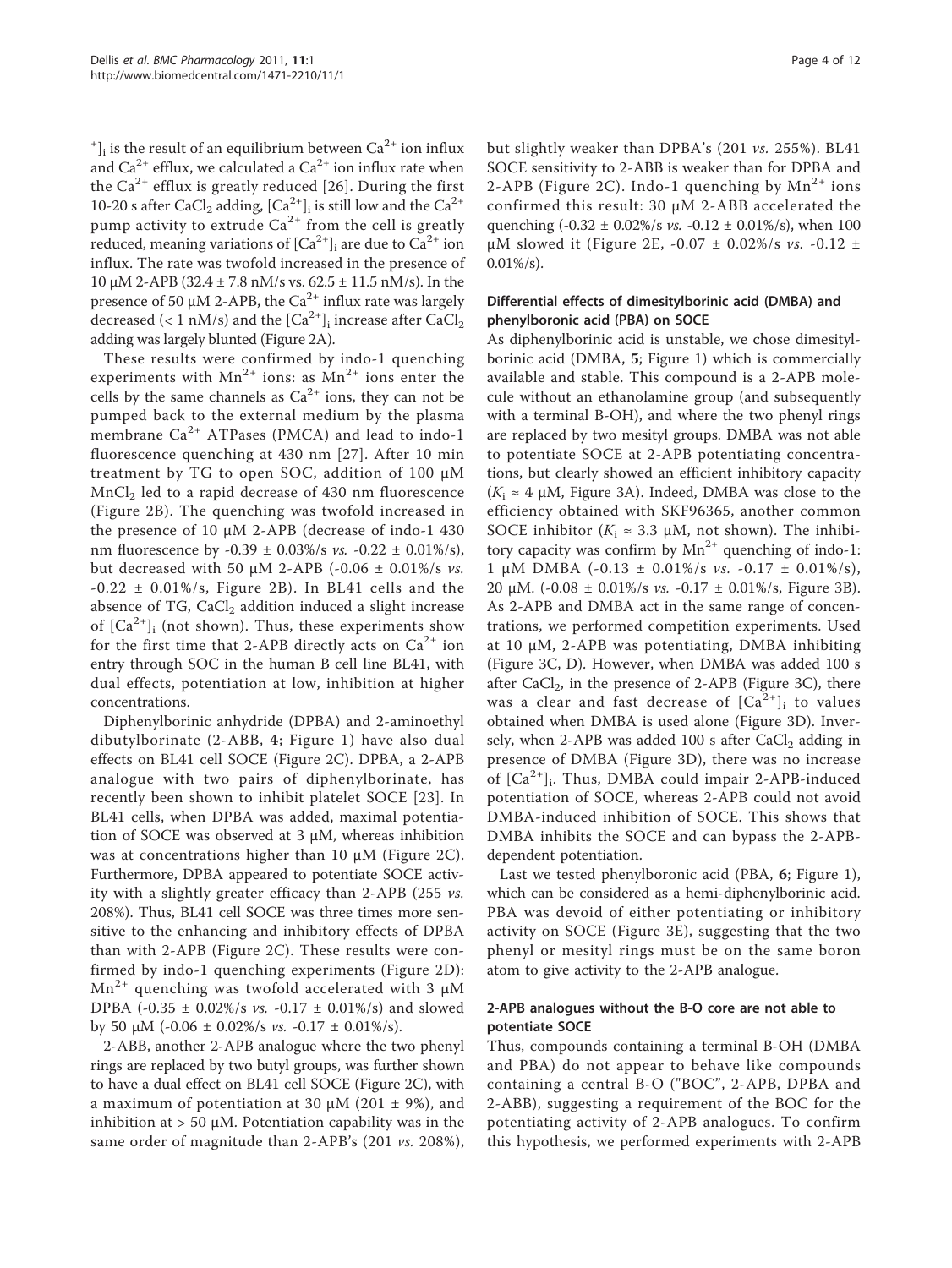<span id="page-5-0"></span>Dellis et al. BMC Pharmacology 2011, 11:1 http://www.biomedcentral.com/1471-2210/11/1



concentration measurement of BL41 cells in 2-APB/DMBA competition experiments. Cells were treated 400s with TG 1 μM to allow Ca<sup>2+</sup> release from ER and opening of SOC channels. Then 1 mM CaCl<sub>2</sub> was added, allowing Ca<sup>2+</sup> entry through SOC channels. 2-APB 10 μM ("2-APB", C), DMBA 10 μM ("DMBA", D) or 2-APB 10 μM + DMBA 10 μM ("2-APB + DMBA", C and D) were applied 30 s prior to CaCl<sub>2</sub>. In competition experiments, DMBA 10 μM was applied 100 s after CaCl<sub>2</sub> adding on cells treated by 2-APB ("2-APB then DMBA", C) or 2-APB 10 μM was applied 100 s after CaCl<sub>2</sub> adding on cells treated by DMBA ("DMBA then 2-APB", D). Error bars were omitted for clarity (maximum  $\sim \pm$  50 nM). E. Diphenhydramine and phenytoine are weak inhibitors of SOCE, although PBA is inefficient. Same experiment as done in figure 3A. F. Mn<sup>2+</sup> quenching of indo-1 in BL41 cells by low and high concentrations of DPTHF and DP3A, compared to 2-APB. Same protocol was used as in figure 2B. The two analogues were used at 10 μM and 50 μM. G and H. Values of Indo-1 quenching in presence of the borinate esters were normalised to values obtained in the lonely presence of  $Mn^{2+}$  ions, respectively from B and F.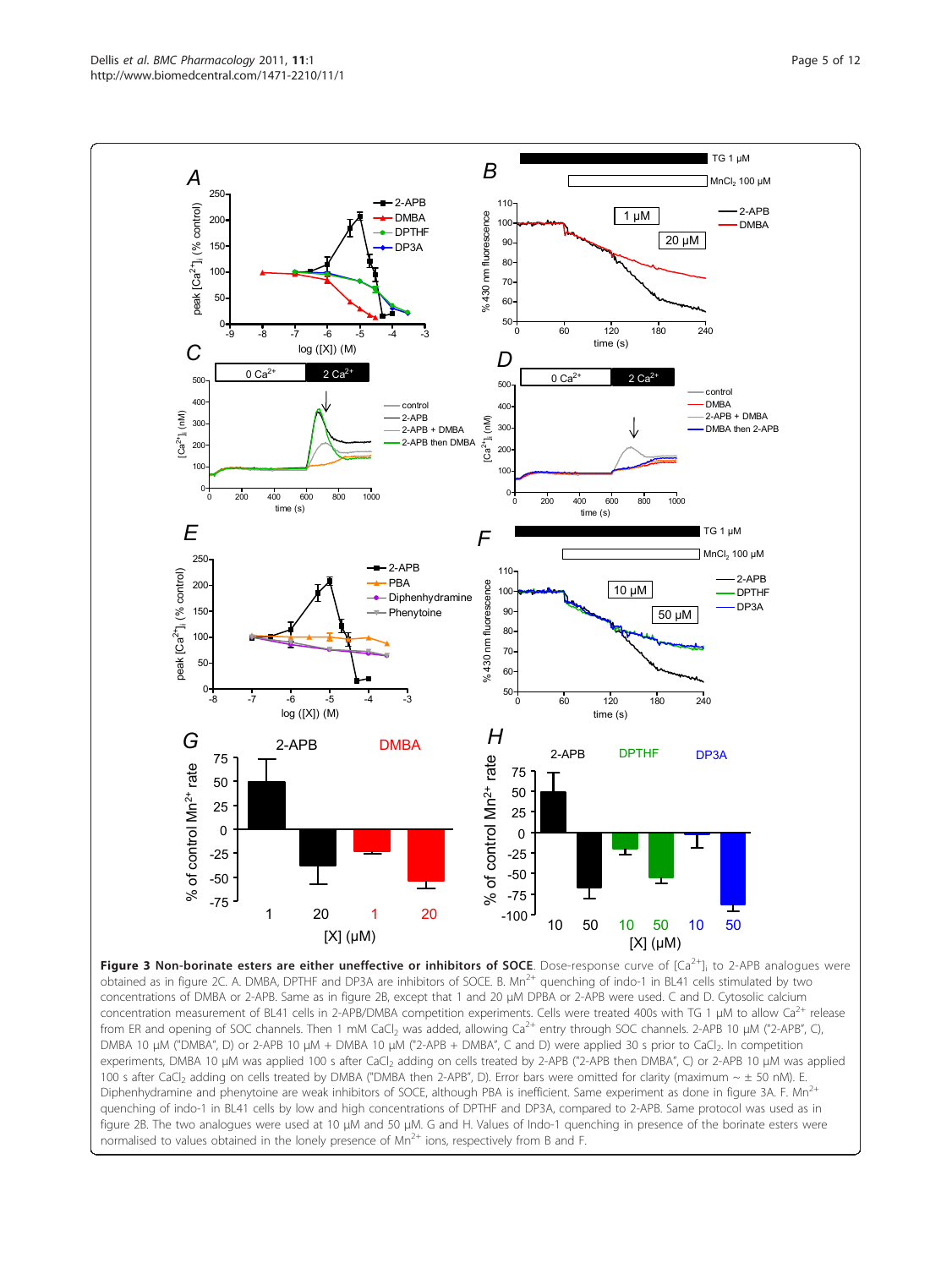<span id="page-6-0"></span>analogues devoid of B-O. Several of these analogues (Phenytoin, diphenhydramine, DPTHF) have been tested on platelet SOCE and described as inhibitors [\[23\]](#page-12-0). It has been hypothesized that the terminal amine and the boron of 2-APB could form an internal coordinatebound, resulting in the formation of a ring ("close" or " $ring$ ", [[23](#page-12-0)]).

Diphenhydramine (7; Figure [1](#page-2-0)), an analogue without boron and where the terminal amine bears two methyl groups cannot form the internal coordinate (analogue of the "open" form of 2-APB). Phenytoine (8; Figure [1\)](#page-2-0) is an analogue with a third ring containing two ketone groups and two nitrogen atoms (analogue of the "ring" form of 2-APB). Diphenhydramine and phenytoin were weak inhibitors of BL-41 SOCE (with a maximum of  $\sim$ 35% at 300 μM), and totally devoid of potentiation ability, as previously described on platelets ([[23](#page-12-0)], Figure [3E](#page-5-0)).

2,2-diphenyltetrahydrofuran (DPTHF (3; Figure [1\)](#page-2-0)), an analogue of the 2-APB ring form with a more neutral third ring, was a more effective inhibitor with a  $K_i \sim$ 50 μM, but was totally devoid of potentiating ability (Figure [3A](#page-5-0)), as in platelets [\[23](#page-12-0)]. At 10 μM, DPTHF was a slight inhibitor  $(-0.11 \pm 0.00\%/s$  vs.  $-0.16 \pm 0.01\%/s)$ , more efficient at 50 μM (-0.06  $\pm$  0.00%/s vs. -0.16  $\pm$ 0.01%/s) when used in  $Mn^{2+}$  quenching experiments of indo-1 (Figure [3F\)](#page-5-0).

3-(diphenylphosphino)-1-propylamine (DP3A (9; Figure [1\)](#page-2-0)) is a 2-APB analogue where the BOC is replaced by a carbon-phosphorus core. This little change resulted in drastic consequences: DP3A was only inhibitory, with a  $K_i$  similar to DPTHF's (Figure [3A\)](#page-5-0). In indo-1 quenching experiments by  $Mn^{2+}$  ions, DP3A was a weak inhibitor at 10 (-0.11  $\pm$  0.02%/s *vs.* -0.18  $\pm$  0.03%/s) and 50 μM  $(-0.05 \pm 0.02\%/s \text{ vs. } -0.18 \pm 0.03\%/s),$  confirming its total absence of potentiating effect on the divalent ion influx (Figure [3F](#page-5-0)). Although DPTHF and DP3A were only inhibitory, they were also less efficient, as higher concentrations were needed to get the same inhibition as done by 2-APB (Figure [3A](#page-5-0)). This also confirms that the BOC is not an absolute requirement to confer the inhibitory ability of the compound.

#### Dual effects of borinate esters (2-APB, DPBA and 2-ABB) are observed in other leukemia/lymphoma cell lines

As the most extensively studied SOCE is CRAC of T lymphocytes [\[17](#page-12-0)] we tested whether the identified structure effects of 2-APB analogues were also relevant to T cells and other cell lines. As previously shown, 2-APB has dual effect on Jurkat cell SOCE, potentiation at 3 μM and inhibition at  $> 20 \mu M$  2-APB (Figure 4A). SOCE of monocytic U937 cells was potentiated and inhibited by 2- APB in a similar way to BL-41 SOCE: potentiation at 10 μM, inhibition at > 50 μM (Figure 4A). Thus, the

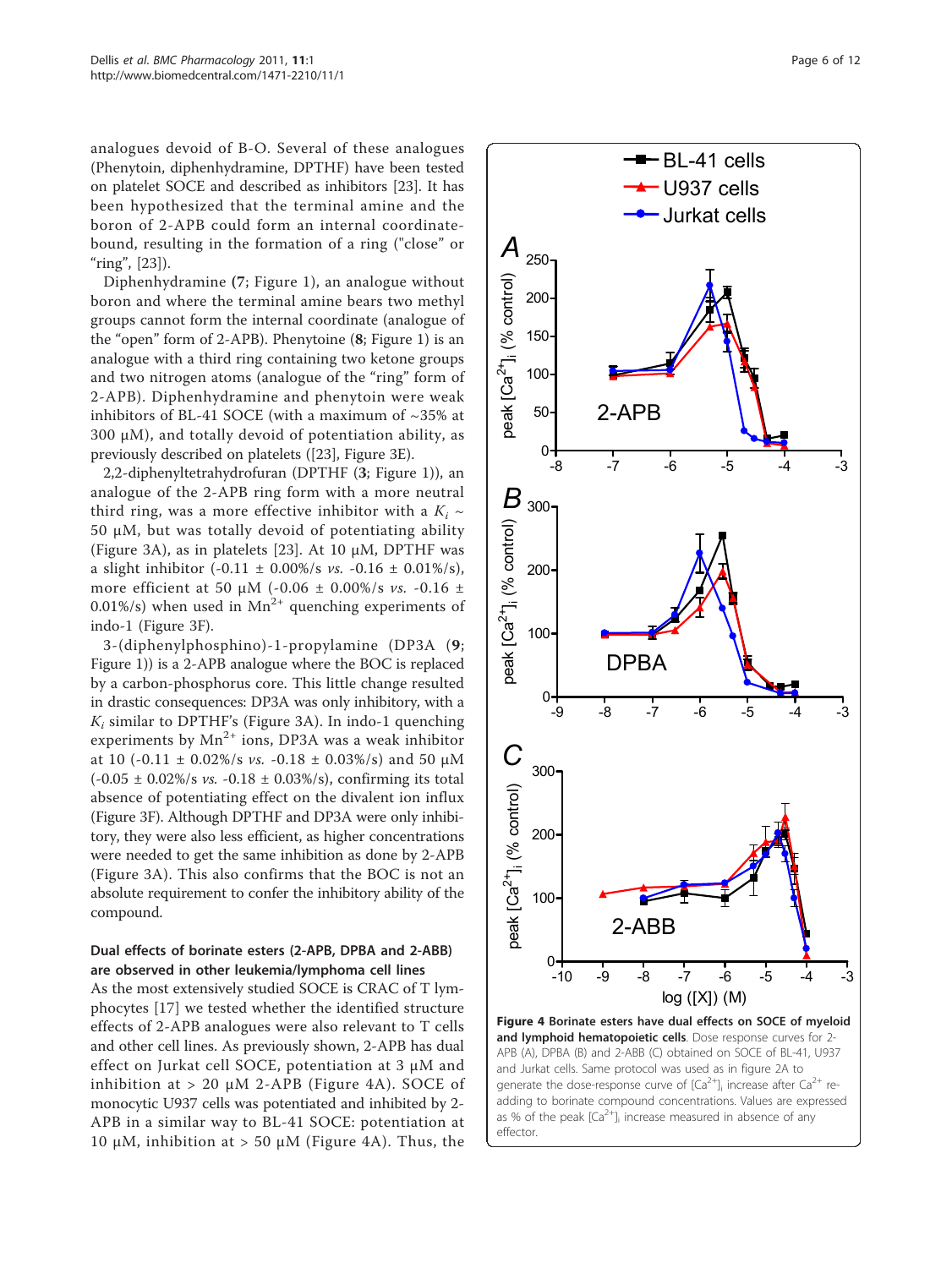<span id="page-7-0"></span>2-APB dose-response curve obtained on Jurkat cell SOCE showed a leftward shift, indicating a near three-fold higher sensitivity to 2-APB than B lymphocyte BL41's and monocytic U937's. Dose-response curves obtained with BL30 (Burkitt lymphoma B cell line), THP1 (monoblastic cell line) and NB4 cells (promyelocytic cell line) were similar to BL41's and U937's (not shown). These results indicate that the previously reported effects of 2-APB on human T cell SOCE [\[17](#page-12-0)] can also be observed in other cell types of hematopoietic origin.

DPBA was also 3 fold more efficient than 2-APB in Jurkat and U937 cells (Figure [4B](#page-6-0)). Remarkably, Jurkat cells remained three times more sensitive to DPBA than the other cell lines, as with 2-APB (Figure [4B\)](#page-6-0).

2-ABB had the same dual effect on U937 and Jurkat cell SOCE (Figure [4C](#page-6-0)). As with BL41 cells, U937 and Jurkat cells were 2-3 fold less sensitive to 2-ABB than to 2-APB (Figure [4C](#page-6-0)). Like with 2-APB and DPBA, Jurkat cell SOCE was three-fold more sensitive to the 2-ABB than BL41 and U937 SOCE. Thus, Jurkat cell SOCE is 2-3 fold more sensitive to borinic ester potentiation and inhibition than other cell SOCE.

#### Orai isoform expression

SOCE is directly dependent on Orai protein expression. Three Orai isoforms have been characterized in human cells and exhibit different sensitivities to 2-APB when over-expressed in HEK 293 cells [[28](#page-12-0)]. We studied Orai isoform expression in our cell lines by using qRT-PCR. As shown in Figure 5, the three cell lines expressed different amounts and ratio of the three isoforms. Thus, although Orai1 is the main isoform in Jurkat T cells at the mRNA scale (with low amount of Orai2 and 3), Orai2 is the main isoform in BL41 B cells and U937 monocytic cells express mainly Orai3, with a slightly weaker amount of Orai2. Noteworthy, BL41 B cells do not express Orai3. Thus, the



difference of Orai expression could be responsible of the sensitivity difference to 2-APB/borinate ester dual effects in our cell lines. Even if the Orai1 mRNA is not the main Orais mRNA, the SOCE is almost abolished at [2-APB] > 50 μM in the three cell lines, meaning Orai1 proteins form the main channel.

## Borinate esters are also  $Ca^{2+}$  release inhibitors

To test the SOCE-specificity of the 2-APB analogues, we performed the same kind of experiment, except that the cells were stimulated with an anti-IgM antibody instead TG. In these conditions, anti-IgM antibodies induce synthesis of IP<sub>3</sub> and Ca<sup>2+</sup> ion release through IP<sub>3</sub> receptor of the ER [\[29](#page-12-0)]. At their maximal SOCE potentiation concentration, the three borinate esters already impaired the  $Ca^{2+}$  release by the ER (Figure 6A).

DMBA at 10 (not shown) and 20 μM was also able to totally block the  $Ca^{2+}$  release by the ER, in a range of concentration similar to concentration needed to block the SOCE (Figure 6B). In contrast, at a concentration with almost no effect on SOCE (Figure [3A](#page-5-0)), 10 μM DP3A tightly blocked the  $Ca^{2+}$  release (Figure 6B).



IgM antibody stimulation. Error bars were omitted for clarity but

were < 4 nM.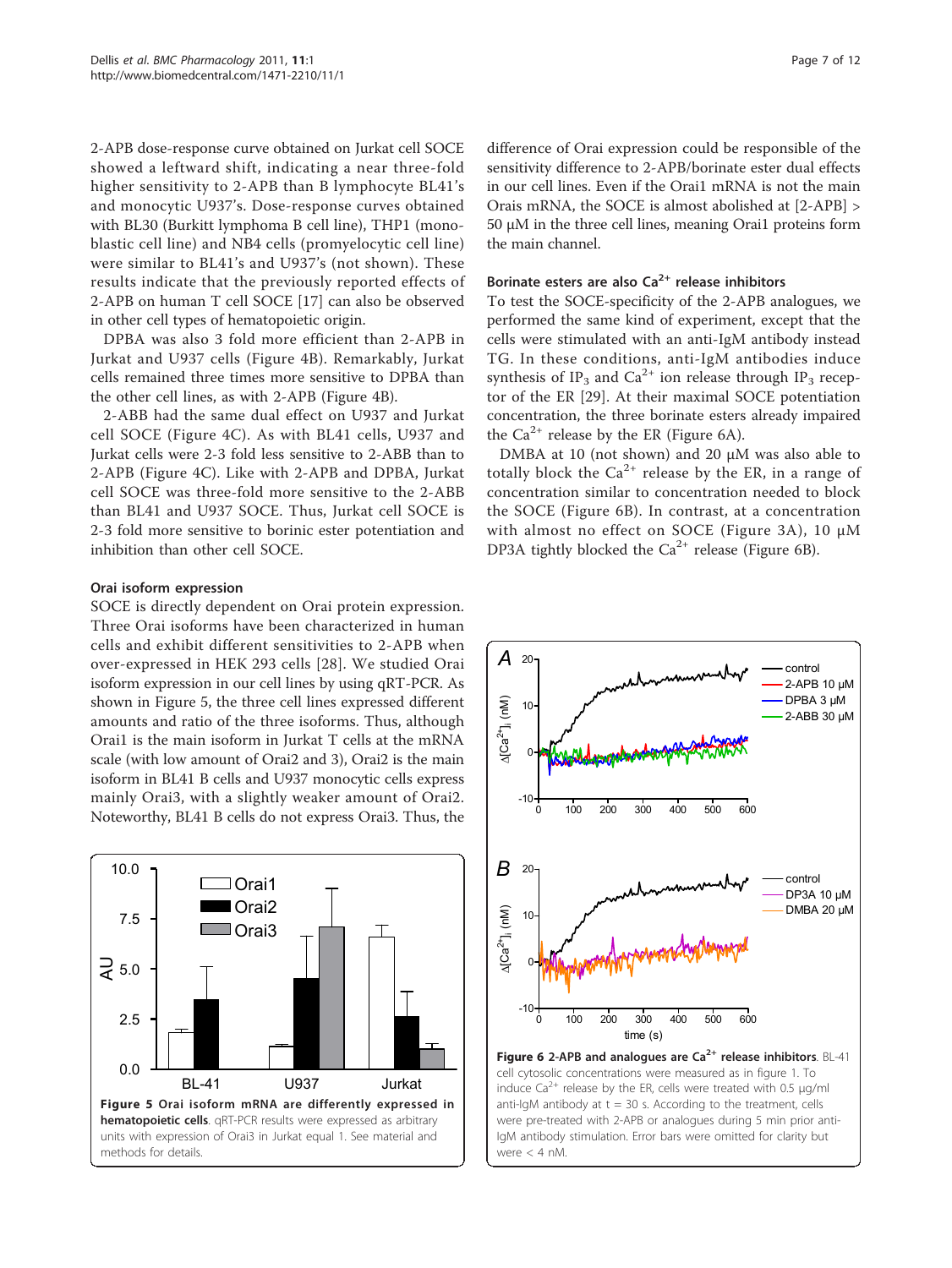#### **Discussion**

In this work, we clearly show that 2-APB is able to exert dual effects (potentiation and inhibition) on the  $Ca^{2+}$ influx of various cell lines of hematopoietic origin, and may be considered as the parent of a new family of molecules with this dual efficacy. We were able to define which part of the 2-APB molecule is required for potentiation and/or inhibition of the  $Ca^{2+}$  influx through store-operated channels. Despite the same kind of activity in hematopoietic cell lines, a slight difference in sensitivity to 2-APB and its analogues can be observed, and could be due to the relative expression of the three Orai proteins.

Though 2-APB is a small molecule, three parts can be distinguished: an ethanolamine chain, a boron-oxygen core (BOC) and two phenyl rings. The presence of a boron atom with an amine chain allows the formation of an internal coordinate, but the boron atom is also able to interact with N and O atoms of amino-acids, as shown in the case of bortezomib binding to proteasome [[30](#page-12-0)]. The use of analogues helped to understand which part of the 2-APB is important to inhibit SOCE of platelets [\[22,23](#page-12-0)], but nothing was known about the potentiation process, as platelet SOCE is clearly not potentiated by 2-APB and analogues.

DPBA had been previously used and was known as a five fold more potent inhibitor of platelet SOCE than 2- APB (2 μM *vs.* 10 μM, [[23\]](#page-12-0)), meaning the ethanolamine group plays no role in SOCE inhibition (and the N-B internal coordinate bond as well). DPBA could also activate some TRP channels at concentrations > 100 μM [[31,32\]](#page-12-0). In our experiments, DPBA is  $\sim$ 3 fold more efficient than 2-APB, and is able to potentiate the  $Ca^{2+}$ influx. Thus,  $[Ca^{2+}]$ <sub>i</sub> variations are increased by 200-250% at 3-10 μM, concentrations without any known effect on TRP channels. As DPBA does not possess an ethanolamine group, this confirms that this group plays no role in potentiation process.

2-ABB, a compound never used in  $Ca^{2+}$  signalling, is an analogue of 2-APB where the two phenyl groups were replaced by two butyl. On the three cell lines, we found that 2-ABB, like 2-APB and DPBA, has dual effect on  $Ca^{2+}$  influx, meaning that the two phenyl rings are not an absolute requirement for potentiation and inhibition processes. However, 2-ABB is less potent to potentiate AND inhibit SOCE than 2-APB and DPBA. A clear correlation seems to exist between the number of phenyl rings in the molecule and its ability to potentiate/inhibit SOCE: DPBA (4 phenyl groups) > 2-APB (2) > 2-ABB (0). Thus, it seems that the phenyl rings do not play a direct role in potentiation, but rather favour it. We can assess that after the binding of 2-APB to the channel protein by the BOC, the two phenyl rings strengthen the binding by a second interaction. In

DPBA, the presence of four phenyl rings reinforces this binding. It was previously shown that addition of a phenyl ring to the 2-APB molecule could increase its inhibitory efficacy on platelet SOCE [[22\]](#page-12-0). Dimers of 2-APB (with four phenyl rings) had been recently shown to have higher ability to inhibit SOCE than 2-APB [\[25\]](#page-12-0).

It is also remarkable that the ratio between the concentrations of compound to have maximal potentiation, and to have inhibition is similar with the three borinate esters (from BL41 cells, but same kind from Jurkat and U937 cells): 2-APB 10 μM/100 μM, DPBA 3 μM/30 μM, 2-ABB 30 μM/200 μM (this last value was extrapolated from graphs): this clearly shows that potentiation and inhibition are linked. Interestingly, 2-ABB is the first described SOCE inhibiting molecule without any structural rings.

Sensitivity to potentiation/inhibition by borinate esters varies among cell line SOCE: thus, these compounds are three fold more potent on Jurkat cell SOCE. Using qRT-PCR, we showed the the cell lines used in this study do not express the same Orai proteins, and in different ratios (Figure [5](#page-7-0)). Thus we confirmed that the main Orai protein expressed by Jurkat T cells is Orai1 [[4](#page-11-0)], although BL41 cells express mainly Orai2, and U937, a mix of Orai2 and Orai3 (Figure [5](#page-7-0)). Of note, in B cells from patient with a non-functional Orai1 inducing a SCID, SOCE is not abrogated as in T cells, but decreased, allowing a partial NF-AT activation [[4,](#page-11-0)[33](#page-12-0)]. This could be due to the fact that B cells express significantly more Orai2 than Orai1 proteins, and Orai2 proteins could play a role in B cell SOCE. However the role of Orai2 (and Orai3) in SOCE is controversial: although Orai2 (and Orai3) could form SOCE when over-expressed with STIM1 in HEK293 cells [[28\]](#page-12-0), heterologous expression of Orai2 in SCID T cells cannot restore SOCE [[8](#page-11-0)]. While Orai1 has been clearly shown to encode the SOC pore in many cells, a recent work showed that Orai3 is the SOC pore of estrogen receptor positive breast cancer cell lines, in contrast to estrogen receptor negative cell line which use Orai1 [[34](#page-12-0)]. The role of transient receptor potential canonical protein (TRPC) in forming store operated channels with Orai1 protein is also controversial: some authors show a clear association [[35](#page-12-0),[36](#page-12-0)], when others found none [[37\]](#page-12-0). As 2-APB is a known inhibitor of TRPC1, 3 and 6 channels [[21](#page-12-0)], we cannot rule out that in B cells, TRPC proteins form the storeoperated channel pore in association with Orai1, and play a role in the SOC pharmacology.

Since the molecular characterization of Orai1 [[4\]](#page-11-0), Orai proteins have been fully studied in heterologous expression system [\[8](#page-11-0),[28\]](#page-12-0). Although these systems allow easier characterization, due to larger currents, they should be used with care. Thus, in one of the first studies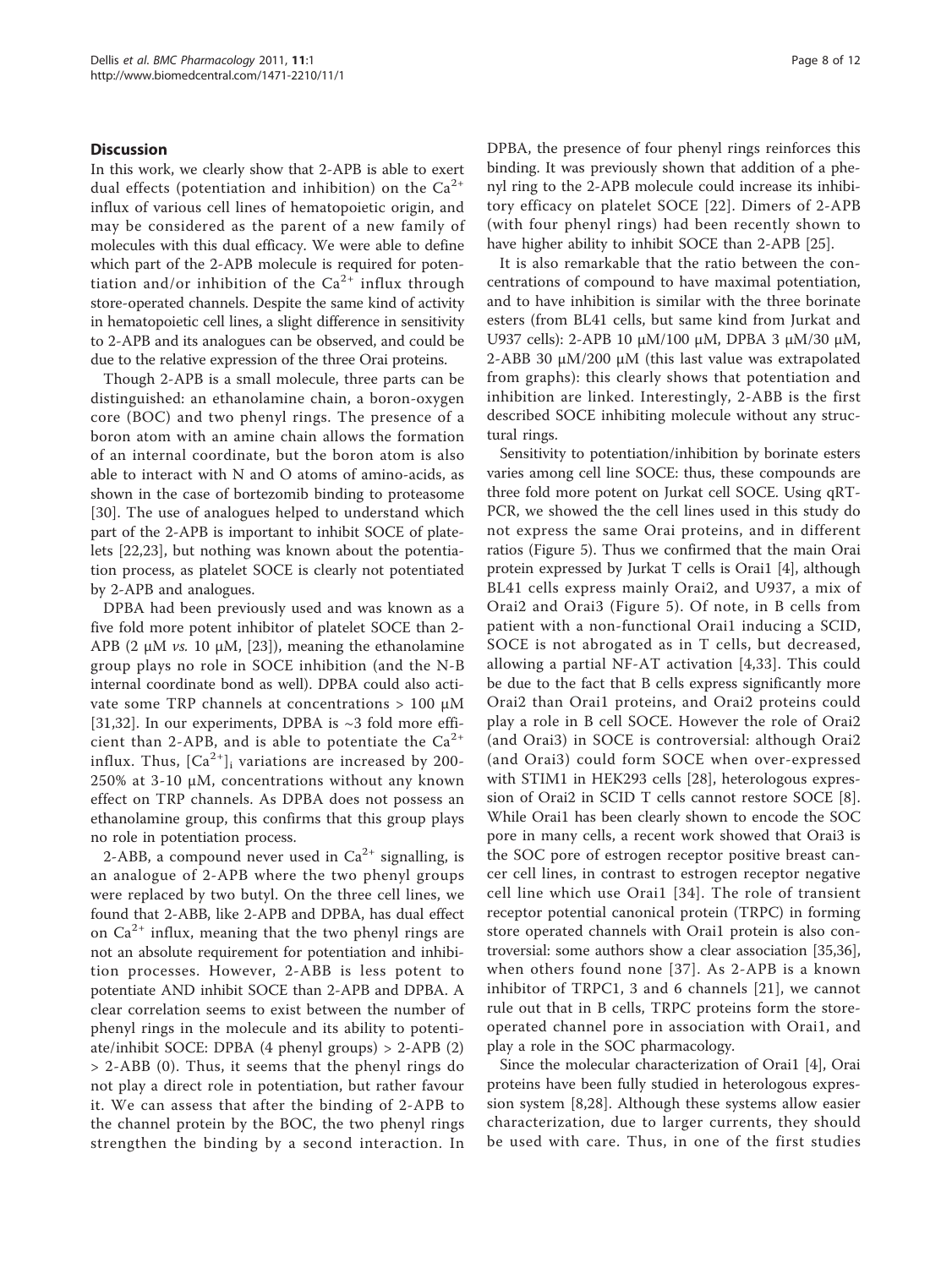reconstituting SOCE with Orai1 and STIM1 overexpression in HEK293 cells, it was shown that 2-APB was able to inhibit SOCE but not to enhance it (Figure [1C,](#page-2-0) [[38\]](#page-12-0)). Thus, in over-expressing system with large amount of Orai1 and STIM1 proteins, inducing large increase of  $\left[Ca^{2+}\right]_i$  (3500 nM), 2-APB is not potentiating. Furthermore, the expression levels of Orai1 and STIM1 have been shown to affect the  $Ca^{2+}$  conductance and the potentiation of the currents by 2-APB [[39](#page-12-0)]. The use of recombinant Orai/STIM seems to be accurate for the study of drugs with inhibition ability, but not for drugs with potentiating ability. Furthermore, SOCE is a large family, with different kinetics and pharmacological properties, and the expression of Orai1 and STIM1 can not reconstitute the different types of SOCE, because all the partners forming a SOC are not known yet (TRPC proteins ? other ?). The use of cell lines to study the pharmacology is complementary to the use of recombinant system, but crucial to identify new compounds with potentiating ability.

The presence of a boron-oxygen link in a molecule does not mean that a compound has potentiating ability on SOCE. DMBA, which resembles 2-APB without the ethanolamine group but a terminal hydroxyl group bound to the boron atom, has shown great capacity to block SOCE, without any potentiating effect. The dipeptidyl boronate pyrazylcarbonyl-Phe-Leu-boronate, also known as PS-341 or bortezomib (commercial name: Velcade® ) is a well known inhibitor of proteasome used in the treatment of multiple myeloma. Its pharmacophore is a terminal boron atom with two hydroxyl groups [[40](#page-12-0),[41\]](#page-12-0). Bortezomib blocks protein degradation by binding to the terminal threonine of 20S core particle with a  $K_i$  < 1 nM [[40,42](#page-12-0)]. Remarkably, the same molecule without the boron atom ("aldehyde form") largely loses its proteasome inhibitory capacity ( $K_i = 1.6 \mu M$ ) [[42](#page-12-0)]. Boron atom presence is also an absolute requirement in serine protease inhibitors [[43\]](#page-12-0). Thus, the same kind of relationship seems to exist between SOC protein/2-APB and proteasome/bortezomib.

The absolute requirement of the boron atom for potentiation was confirmed by DP3A. Despite its closely related structure to 2-APB', DP3A had never been used in  $Ca^{2+}$  signalling before this work. Remarkably, this compound where a P-C core replaces the BOC present in 2-APB, has lost its ability to potentiate SOCE of hematopoietic cell lines (Figure [3A](#page-5-0) and [3D](#page-5-0)). This result clearly highlights the key role of the BOC in the potentiation ability of 2-APB. However, DP3A is still inhibitory even if higher concentrations are needed to inhibit SOCE than 2-APB. Thus, replacement of the BOC in the 2-APB molecule impairs the ability of the molecule to potentiate SOCE and decrease its capability to inhibit it. It also confirms that the BOC is not required for a molecule to be inhibitory, as shown previously with DPTHF [\[23](#page-12-0)] and in the present work (Figure [3A](#page-5-0) and [3D\)](#page-5-0).

The dual effect of borinate esters on SOCE is complex to analyse because the binding sites of 2-APB are not clearly established yet. Thus, before the discovery of Orai1, the study of the T cell SOCE, characterized the dual effect of 2-APB and the authors hypothesize the existence of two binding sites, one potentiating with high affinity, the other one with lower affinity and inhibitory [[17\]](#page-12-0). The inhibitory target of 2-APB seems to be STIM1 itself [[44\]](#page-12-0), but 2-APB can also bind to the selectivity filter of the Orai protein, widening the size of the pore, resulting in potentiation of the current [[45\]](#page-12-0). However, the same authors provide an alternative explanation where 2-APB interacts with the CRAC channels to widen the channel pore, and when more 2-APB interact with the channel, a change of channel conformation may prevent ions to pass through it. Furthermore, SOC are made with four Orai proteins, meaning a SOC has potentially four 2-APB binding sites, and nothing is known yet about how many 2-APB molecules are required to widen the pore or to block it. Our work could provide new tools to study 2-APB binding sites. Thus, DMBA is a compound able to counteract the potentiating effect of 2-APB. Our preliminary results with DMBA/2-APB competition could not explore the binding sites of the molecules, but we could make two main hypothesis: (i) DMBA and 2-APB have the same binding site. As DMBA impaired 2-APB potentiating effect, and 2-APB can not remove the DMBA inhibition, we could think that DMBA has a higher affinity for the binding site than 2-APB. (ii) DMBA and 2-APB have two different binding sites and binding to the inhibitory binding site (STIM1 ?) bypasses the potentiation binding site. Interesting is the case of Orai3: Orai3 channels do not need stimulation by STIM1 to be opened, and 2- APB has only potentiating ability. If DMBA binds to STIM1, it should have no effect on Orai3 currents. Recently, it has been discovered for the first time that a physiological SOCE could be mediated by Orai3 proteins (usually Orai1' are, [[34](#page-12-0)]). It will be therefore interesting to test the effect of DMBA on these breast cancer cells.

However, all the compounds used in this study are not SOCE specific, as they also exert ability to inhibit the  $Ca<sup>2+</sup>$  release by the ER. Thus, when borinate esters are at their maximal potentiating concentration, they are already at a concentration fully inhibiting the  $Ca^{2+}$ release (Figure [6](#page-7-0)), impairing their future use as specific immune-modulator.

#### Conclusion

The results from the present study clearly highlight the role of the Boron-Oxygen core in the ability of borinate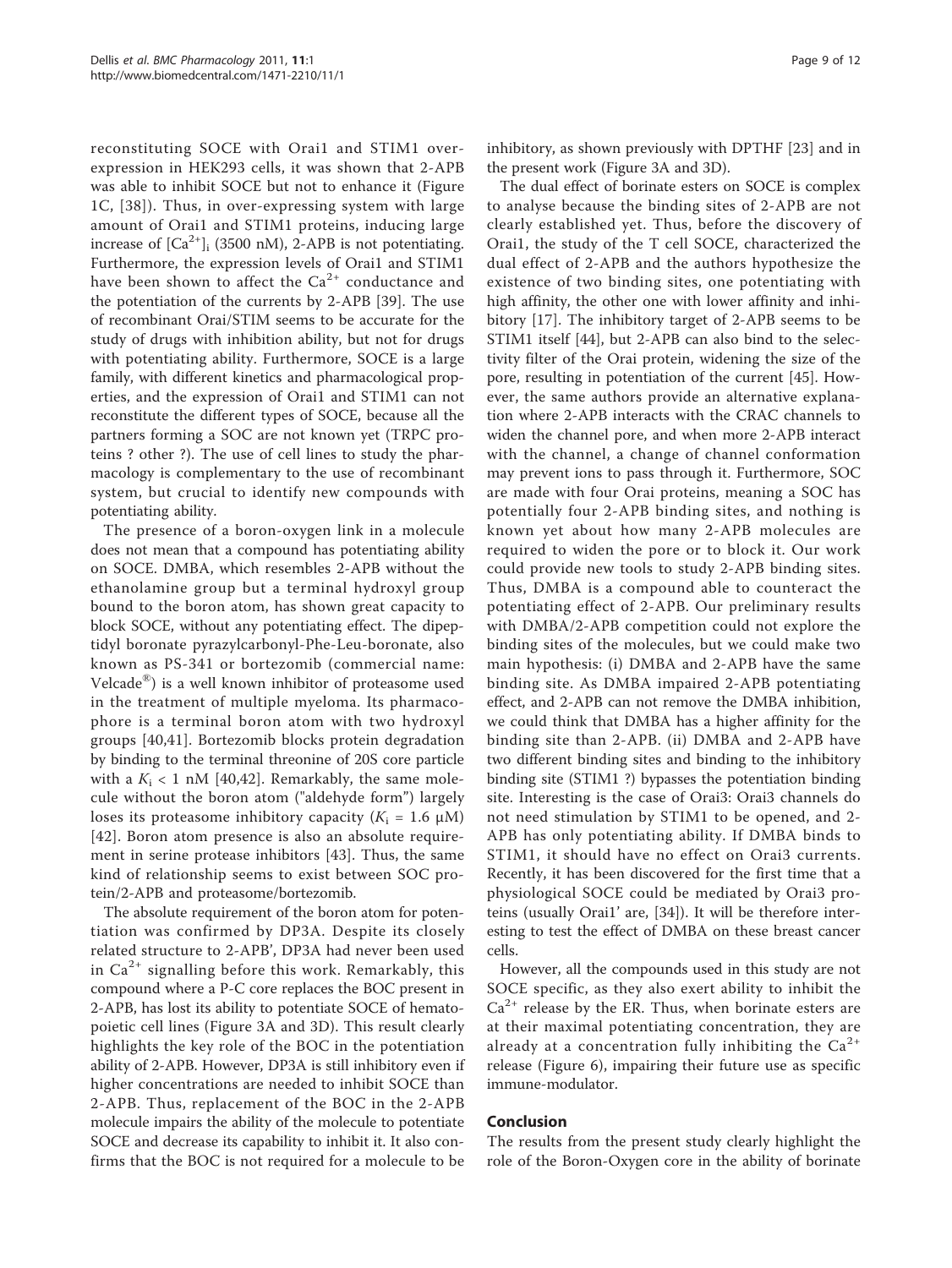ester molecules to potentiate  $Ca^{2+}$  entry in hematopoietic cells. The design of potentiating compounds requires the absolute presence of a BOC, whereas design of inhibitors does not. Strikingly, terminal B-OH could give high inhibitory ability to molecules (DMBA). This work could represent the first step for the development of new molecules with immunomodulatory properties: thus, a potentiating compound could be useful to enhance responses of blood cells from immunodeficient patients, or to increase  $Ca^{2+}$  toxicity in leukemia cells.

#### Methods

#### Cell lines

The BL30 and BL41 (Burkitt B lymphomas), Jurkat (acute T cell leukemia), U937 and THP1 (monocytic cell lines) and NB4 (promyeloid leukaemia cell line) cell lines were maintained in RPMI-1640 medium (Lonza, Verviers, Belgium) supplemented with 10% fetal calf serum and 2 mM ultraglutamine (Invitrogen, Cergypontoise, France), at 37°C in a 5%  $CO<sub>2</sub>$  humidified atmosphere. All cell lines used were from ATCC-LGC Promochem (Molsheim, France) except BL-30 and BL-41 cells which were a gift of Irene Joab [\[46\]](#page-12-0).

### Measurement of intracellular  $\textsf{Ca}^{2+}$  concentration ([Ca $^{2+}$ ]<sub>i</sub>)

The intracellular  $Ca^{2+}$  concentration was recorded by a fluorimetric ratio technique. Cells were centrifugated and resuspended in Phosphate Buffer Saline medium (PBS, Cambrex, Belgium) supplemented with 1 mg/ml Bovine Serum Albumine (Sigma, Saint Quentin Fallavier, France) under gentle agitation. The fluorescent indicator indo-1 was loaded by incubating the cells at room temperature for 1 h with 4 μM indo-1-AM (Invitrogen/ Molecular Probes, Eugene, USA). Cells were then spinned and resuspended in Hepes Buffer Saline (HBS) medium without  $\text{CaCl}_2$  (in mM): 135 NaCl, 5.9 KCl, 1.2  $MgCl<sub>2</sub>$ , Hepes 11.6, glucose 11.5, pH 7.3 adjusted with NaOH.

One million cells were put in a 1 cm width - 3 ml quartz cuvette, and inserted in a spectrofluorophotometer (RF-1501 Shimadzu Corporation, Japan), equipped with a thermostatted (37°C) cuvette holder. Ultraviolet light of 360 nm was used for excitation of indo-1, and emission at 405 and 480 nm were recorded. Background and autofluorescence of the cells were removed from the values measured at 405 and 480 nm. The maximum indo-1 fluorescence  $(R_{\text{max}})$  was obtained by adding 1 μM ionomycin to the bath in the presence of 10 mM CaCl $_2$ . Minimum fluorescence  $(R_{\rm min})$  was determined following depletion of external  $Ca^{2+}$  by 5 mM EGTA. All the measures were sent to a PC computer and analyzed.  $[Ca^{2+}]$ <sub>i</sub> was calculated according to the equation  $[Ca^{2+}]_i = Kd (R-R_{min})/(R_{max}-R)$ , where Kd is the apparent dissociation constant of indo-1 for  $Ca^{2+}$ 

(250 nM, [[47](#page-12-0)]), and R is the ratio of fluorescence value at 405 nM on the one at 480 nm [[47](#page-12-0)].

To induce SOCE, the cells were treated for 10 min with 1  $\mu$ M TG in the absence of external Ca<sup>2+</sup>. After 10 min,  $1 \text{ mM } CaCl<sub>2</sub>$  was added. For dose-response curves, the peak  $[Ca^{2+}]$ <sub>i</sub> was measured and expressed as a percentage of peak  $[Ca^{2+}]$ <sub>i</sub> measured in absence of the test compound. These experiments were done at least three times, but for clarity, the SEM was not shown on traces, but is less than 1-2% of the mean.

To calculate the Ca<sup>2+</sup> influx rate ( $\Delta$ [Ca<sup>2+</sup>]<sub>i</sub>), we measure the variation of  $[Ca^{2+}]_i$  per second during the first 20 s after  $CaCl<sub>2</sub>$  addition: in these conditions, the activities of the plasma membrane  $Ca^{2+}$  ATPases (PMCA) and of the  $\text{Na}^+/ \text{Ca}^{2+}$  exchanger are largely reduced (and the activity of SERCA is already inhibited by TG). Thus, the  $\Delta [Ca^{2+}]_i$  is only due to the  $Ca^{2+}$  ion entry [\[26](#page-12-0)].

 $Mn^{2+}$  ion binding to indo-1 forms a non-fluorescent complex. Thus,  $Mn^{2+}$  entry can be estimated by the Indo-1 fluorescence quenching rate [[48\]](#page-12-0). In these experiments, SOCE was activated during 10 min with 1 μM TG without external  $Ca^{2+}$ . Fluorescence of Indo-1 was recorded at 430 nm emission wavelength (excitation wavelength 360 nm). We recorded this fluorescence during 2-3 min, and only cuvettes with a stable value were then used for the quenching experiment. At  $t = 60$ s, 100 μM MnCl<sub>2</sub> was added, and the Indo-1 fluorescence quenching was measured, and served as a control value. According to the different experiments, 2-APB or 2-APB analogues were added at various concentrations, and the quenching rates were normalised to the value obtained in presence of only  $Mn^{2+}$  ions. These experiments were done at least three times, but for clarity, the SEM was not shown on traces, but is less than 1-2% of the mean.

To test the effects of 2-APB and its analogues on the  $Ca<sup>2+</sup>$  release by the ER, the BL41 cells were stimulated by an anti-IgM antibody (ABCam, Paris, France) instead by TG, still in absence of extracellular  $Ca^{2+}$ . This kind of antibody cross-links to the B cell receptor induces the synthesis of IP<sub>3</sub> and Ca<sup>2+</sup> release through IP<sub>3</sub> receptors [\[29\]](#page-12-0). Cells were pretreated 5 min with 2-APB or an analogue, then stimulated by 0.5 μg/ml anti-IgM antibody. These experiments were done at least three times, but for clarity, the SEM was not shown on traces, but is less than 1-2% of the mean.

#### Orai isoform expression

Total RNA was isolated from cell lines by using the TRIzol® Reagent (Invitrogen) following the manufacturers' instructions. RNA was quantified with Thermo Scientific NanoDrop™ Spectrophotometers. Reverse transcription was performed on 1 μg of total RNA. After 3 min at 95°C, RNA was incubated for 1 h at 42°C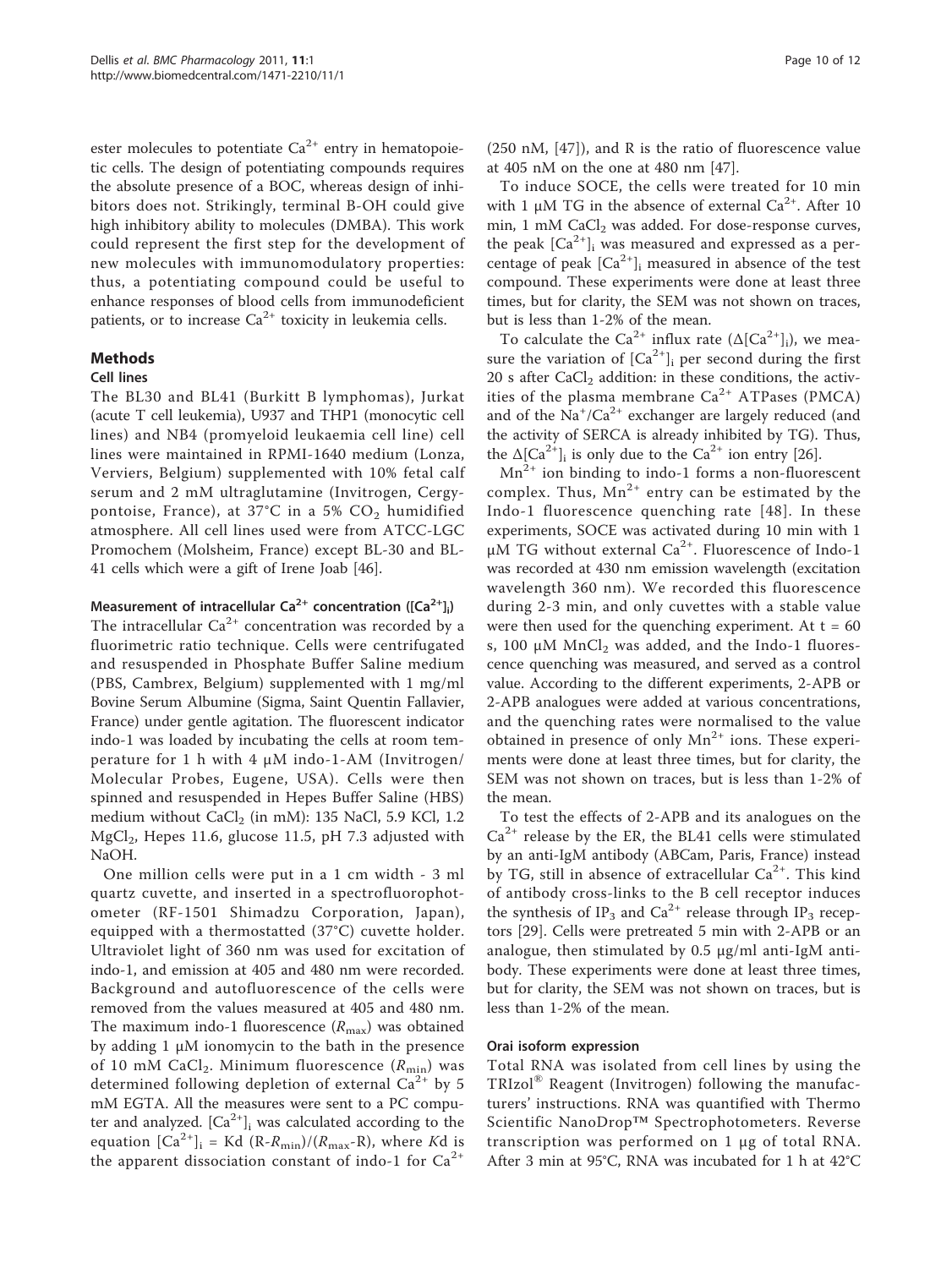<span id="page-11-0"></span>with 50 units of M-MLV reverse transcriptase (Applied Biosystems), 20 units of RNase inhibitor (Applied Biosystems), 2.5 mM random hexamers and dNTP at 1 mM in a final volume of 20 μl. Finally, reverse transcriptase was denatured by heating for 5 min at 95°C. We quantified transcripts of the GAPDH gene as the endogenous RNA control. Each sample was normalized on the basis of its GAPDH content, and results expressed as N-fold differences in target gene expression relative to the GAPDH gene (termed Ntarget), were determined with the following formula: Ntarget =  $2(\Delta Ct \ sample -$ ∆Ct calibrator), where the ∆Ct value of the sample was determined by subtracting the average Ct value of the target gene from the average Ct value of the GAPDH gene. The Ntarget values of the samples were subsequently normalized such that the mean ratio of the samples with the lowest expression level would have a value of 1. The nucleotide sequences of the primers used for PCR amplification were as follows:

GAPDH-Forward:

#### GGACCTGACCTGCCGTCTAGAA

GAPDH-Reverse: GGTGTCGCTGTTGAAGTCAGAG ORAI1-Forward: TCGGTCAAGGAGTCCCCCCAT ORAI1-Reverse: GTCCTGTAAGCGGGCAAACTC ORAI2-Forward: GCTGAGCTTAACGTGCCTATC ORAI2-Reverse: GGAGTTCAGGTTGTGGATGTT ORAI3-Forward: CCCTTAGTCCAGCTTCCAATC ORAI3-Reverse: CCAAGGAGCGGTAGAAATGCA

PCR was performed using an ABI Prism 7700 Sequence Detection system (Perkin-Elmer Applied Biosystems) and the SYBR® Green PCR Master Mix (Applied Biosystems). The thermal cycling conditions comprised an initial denaturation step at 95°C for 10 min and 40 cycles at 95°C for 15 s and 60°C for 1 min. Experiments were performed in duplicates for each data point.

#### Chemicals

2-aminoethoxydiphenyl borate (2-APB), 2-aminoethoxydibutyl borate (2-ABB), diphenylboronic anhydride (DPBA), 2,2-diphenyltetrahydrofuran (DPTHF), phenylborinic acid (PBA), 3-(diphenylphosphino)-1-propylamine (DP3A), phenytoin, diphenhydramine, dimesitylborinic acid (DMBA) and 2-aminoethyl dibutylborinate (2-ABB) were from Sigma-Aldrich (Saint Quentin Fallavier, France), thapsigargin was purchased from Calbiochem-Merck (Nottingham, UK). The structure of 2-APB and analogues is given in Figure [1](#page-2-0).

#### Statistical analysis

Given values are representative of at least 3 independent experiments  $\pm$  SEM. When used, a t-test < 0.05 is considered as significant.

#### List of abbreviations

SOCE: Store-operated calcium entry; SOC: Store-Operated Channel; CRAC: Calcium-Release Activated Calcium; IP<sub>3</sub>: inositol 1,4,5-trisphosphate; 2-APB: 2aminoethoxydiphenylborate (2-aminoethyl diphenylborinate);  $[Ca^{2+}]\cdot$ intracellular Ca<sup>2+</sup> concentration; ER: endoplasmic reticulum; TRP: transient receptor potential; BOC: boron-oxygen core; TG: thapsigargin; DPBA: diphenylborinic anhydride; DPTHF: 2,2-diphenyltetrahydrofuran; PBA: phenylborinic acid; DP3A: 3-(diphenylphosphino)-1-propylamine; DMBA: dimesitylborinic acid; 2-ABB: 2-aminoethyl dibutylborinate.

#### Acknowledgements

The author would like to thank Patricia Krief for her technical help and Béla Papp for helpful talks. This work was financially supported by Association pour la Recherche sur le Cancer and Ligue contre le Cancer (France).

#### Author details

<sup>1</sup>INSERM UMR-S 940, Institut Universitaire d'Hématologie - Université Denis Diderot Paris 7, Hôpital Saint Louis, Paris, France. <sup>2</sup>INSERM UMR-S 757, Université Paris Sud 11, Orsay, France.

#### Authors' contributions

OD carried out the  $[Ca^{2+}]}$  measurements and Orais expression assays, and drafted the manuscript. PM carried out some  $[Ca^{2+}]_i$  measurements and compound tests.

CC conceived and designed the study. All authors have approved the final manuscript

Received: 22 April 2010 Accepted: 26 January 2011 Published: 26 January 2011

#### References

- 1. Berridge MJ: [Inositol trisphosphate and calcium signaling.](http://www.ncbi.nlm.nih.gov/pubmed/7486679?dopt=Abstract) Ann N Y Acad Sci 1995, 766:31-43.
- 2. Feske S, Okamura H, Hogan PG, Rao A: [Ca2+/calcineurin signalling in cells](http://www.ncbi.nlm.nih.gov/pubmed/14623298?dopt=Abstract) [of the immune system.](http://www.ncbi.nlm.nih.gov/pubmed/14623298?dopt=Abstract) Biochem Biophys Res Commun 2003, 311:1117-1132.
- Chung SC, McDonald TV, Gardner P: [Inhibition by SK&F 96365 of Ca2+](http://www.ncbi.nlm.nih.gov/pubmed/7858878?dopt=Abstract) [current, IL-2 production and activation in T lymphocytes.](http://www.ncbi.nlm.nih.gov/pubmed/7858878?dopt=Abstract) Br J Pharmacol 1994, 113:861-868.
- 4. Feske S, Gwack Y, Prakriya M, Srikanth S, Puppel SH, Tanasa B, Hogan PG, Lewis RS, Daly M, Rao A: [A mutation in Orai1 causes immune deficiency](http://www.ncbi.nlm.nih.gov/pubmed/16582901?dopt=Abstract) [by abrogating CRAC channel function.](http://www.ncbi.nlm.nih.gov/pubmed/16582901?dopt=Abstract) Nature 2006, 441:179-185.
- 5. Peinelt C, Vig M, Koomoa DL, Beck A, Nadler MJ, Koblan-Huberson M, Lis A, Fleig A, Penner R, Kinet JP: [Amplification of CRAC current by STIM1 and](http://www.ncbi.nlm.nih.gov/pubmed/16733527?dopt=Abstract) [CRACM1 \(Orai1\).](http://www.ncbi.nlm.nih.gov/pubmed/16733527?dopt=Abstract) Nat Cell Biol 2006, 8:771-773.
- 6. Lewis RS: [The molecular choreography of a store-operated calcium](http://www.ncbi.nlm.nih.gov/pubmed/17361175?dopt=Abstract) [channel.](http://www.ncbi.nlm.nih.gov/pubmed/17361175?dopt=Abstract) Nature 2007, 446:284-287.
- 7. Mercer JC, Dehaven WI, Smyth JT, Wedel B, Boyles RR, Bird GS, Putney JW Jr: [Large store-operated calcium selective currents due to co-expression](http://www.ncbi.nlm.nih.gov/pubmed/16807233?dopt=Abstract) [of Orai1 or Orai2 with the intracellular calcium sensor, Stim1.](http://www.ncbi.nlm.nih.gov/pubmed/16807233?dopt=Abstract) J Biol Chem 2006, 281:24979-24990.
- 8. Gwack Y, Srikanth S, Feske S, Cruz-Guilloty F, Oh-hora M, Neems DS, Hogan PG, Rao A: [Biochemical and functional characterization of Orai](http://www.ncbi.nlm.nih.gov/pubmed/17293345?dopt=Abstract) [proteins.](http://www.ncbi.nlm.nih.gov/pubmed/17293345?dopt=Abstract) J Biol Chem 2007, 282:16232-16243.
- 9. Derler I, Fritsch R, Schindl R, Romanin C: CRAC inhibitors: identification and potential. Expert Opinion Drug Discovery 2008, 3:787-800.
- 10. Huang YH, Hoebe K, Sauer K: [New therapeutic targets in immune disorders:](http://www.ncbi.nlm.nih.gov/pubmed/18348677?dopt=Abstract) [ItpkB, Orai1 and UNC93B.](http://www.ncbi.nlm.nih.gov/pubmed/18348677?dopt=Abstract) Expert Opin Ther Targets 2008, 12:391-413.
- 11. Sweeney ZK, Minatti A, Button DC, Patrick S: Small-Molecule Inhibitors of Store-Operated Calcium Entry. ChemMedChem 2009.
- 12. Maruyama T, Kanaji T, Nakade S, Kanno T, Mikoshiba K: [2APB, 2](http://www.ncbi.nlm.nih.gov/pubmed/9348075?dopt=Abstract) [aminoethoxydiphenyl borate, a membrane-penetrable modulator of Ins](http://www.ncbi.nlm.nih.gov/pubmed/9348075?dopt=Abstract) [\(1,4,5\)P3-induced Ca2+ release.](http://www.ncbi.nlm.nih.gov/pubmed/9348075?dopt=Abstract) J Biochem 1997, 122:498-505.
- 13. Bilmen JG, Wootton LL, Godfrey RE, Smart OS, Michelangeli F: [Inhibition of](http://www.ncbi.nlm.nih.gov/pubmed/12153564?dopt=Abstract) [SERCA Ca2+ pumps by 2-aminoethoxydiphenyl borate \(2-APB\). 2-APB](http://www.ncbi.nlm.nih.gov/pubmed/12153564?dopt=Abstract) [reduces both Ca2+ binding and phosphoryl transfer from ATP, by](http://www.ncbi.nlm.nih.gov/pubmed/12153564?dopt=Abstract) [interfering with the pathway leading to the Ca2+-binding sites.](http://www.ncbi.nlm.nih.gov/pubmed/12153564?dopt=Abstract) Eur J Biochem 2002, 269:3678-3687.
- 14. Missiaen L, Callewaert G, De Smedt H, Parys JB: [2-Aminoethoxydiphenyl](http://www.ncbi.nlm.nih.gov/pubmed/11162848?dopt=Abstract) [borate affects the inositol 1,4,5-trisphosphate receptor, the intracellular](http://www.ncbi.nlm.nih.gov/pubmed/11162848?dopt=Abstract)